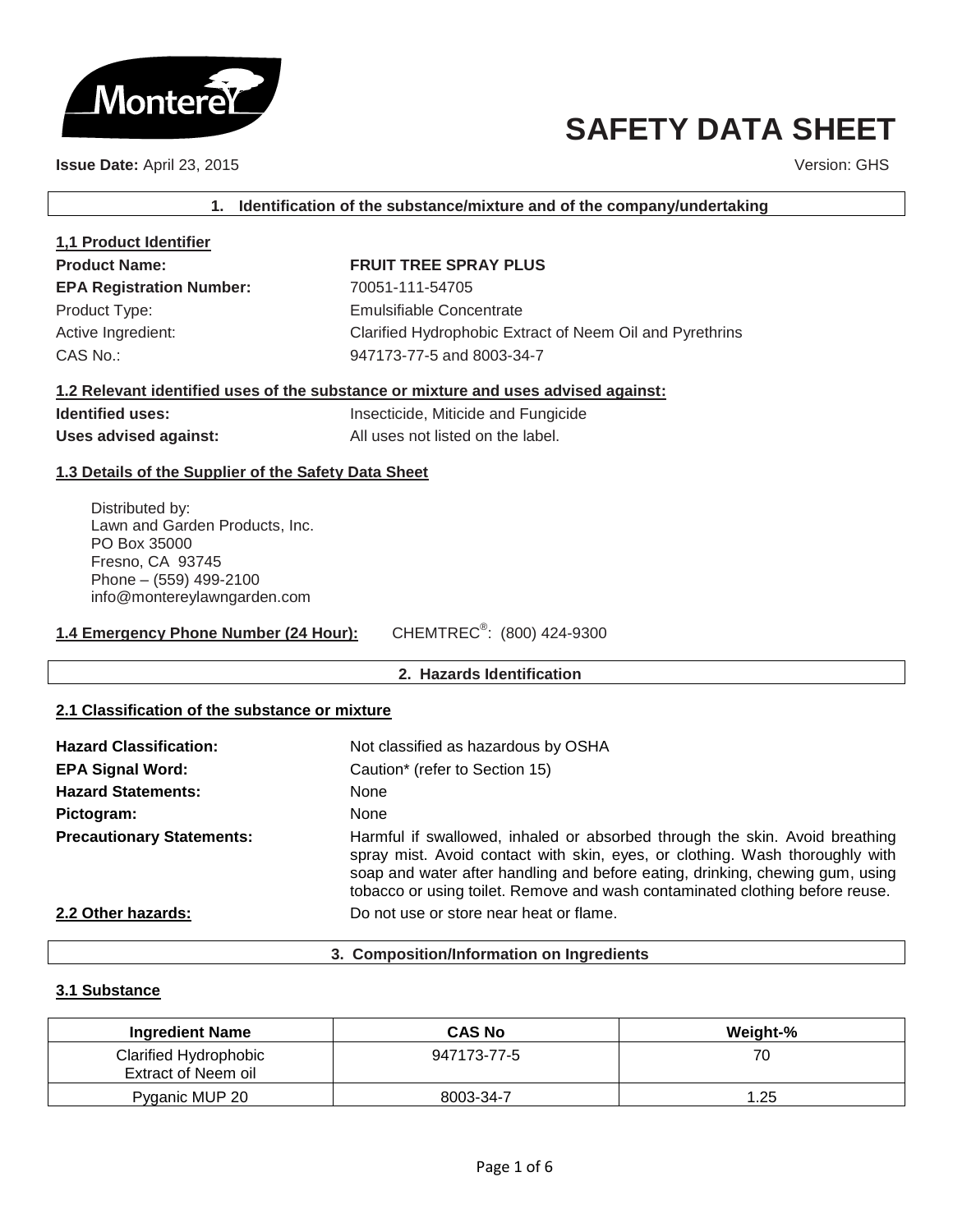# **4. First Aid Measures**

# **4.1 Description of first aid measures:**

**Generic measures:** Call poison control center or doctor for treatment advice. Have the product container or label with you when you are calling the poison control center or doctor or going for treatment.

- **Eye contact:** Hold eye open and rinse slowly and gently with water for 15-20 minutes. Remove contact lenses, if present, after the first 5 minutes, if present, and continue rinsing eye. Call poison control center or doctor for treatment advice.
- **Skin contact:** Remove contaminated clothing and rinse skin with plenty of water for 15-20 minutes. Call poison control center or doctor for treatment advice.
- **Inhalation:** Mover person to fresh air. If person is not breathing, call 911 or an ambulance, then give artificial respiration preferably mouth-to-mouth if possible. Call poison control center or doctor for treatment advice.
- **Ingestion:** Call poison control center or doctor immediately for treatment advice. Have person sip a glass of water if they are able to swallow. Do not induce vomiting unless told to do so by a poison control center or doctor. Do not give anything by mouth to an unconscious person.

# **4.2 Most important symptoms and effects, both acute and delayed**

Eye and skin irritation

# **4.3 Indication of any immediate medical attention and special treatment needed**

#### None known

**5. Firefighting Measures**

# **5.1 Extinguishing media**

**Suitable extinguishing media:** Dry chemical, foam, carbon dioxide. **Unsuitable extinguishing media:** Water

#### **5.2 Special Hazards arising from the substance or mixture Hazardous combustion products:** None known.

# **5.3 Advice for firefighters**

**Protection of Firefighters:** Not determined.

**6. Accidental Release Measures**

# **6.1 Personal precautions, protective equipment and emergency procedures**

**For non-emergency personnel:** None specified **For emergency responders:** None specified

# **6.2 Environmental precautions:**

This product is hazardous to fish and aquatic organisms. To protect the environment, do not allow pesticide to enter or run off into storm drains, drainage ditches, gutters or surface waters. Applying this product in calm weather when rain is not predicted for the next 24 hours will help ensure that wind or rain does not blow or wash pesticide off the treatment area. Rinsing application equipment over the treated area will help avoid runoff to water bodies or drainage areas.

This product is toxic to bees exposed to direct treatment. Do not apply this product while bees are actively visiting the treatment area.

# **6.3 Methods and material for containment and cleaning up**

**Methods for containment:** Do not use in a manner that would allow drift or rinse water from equipment cleaning to contaminate water sources or supplies.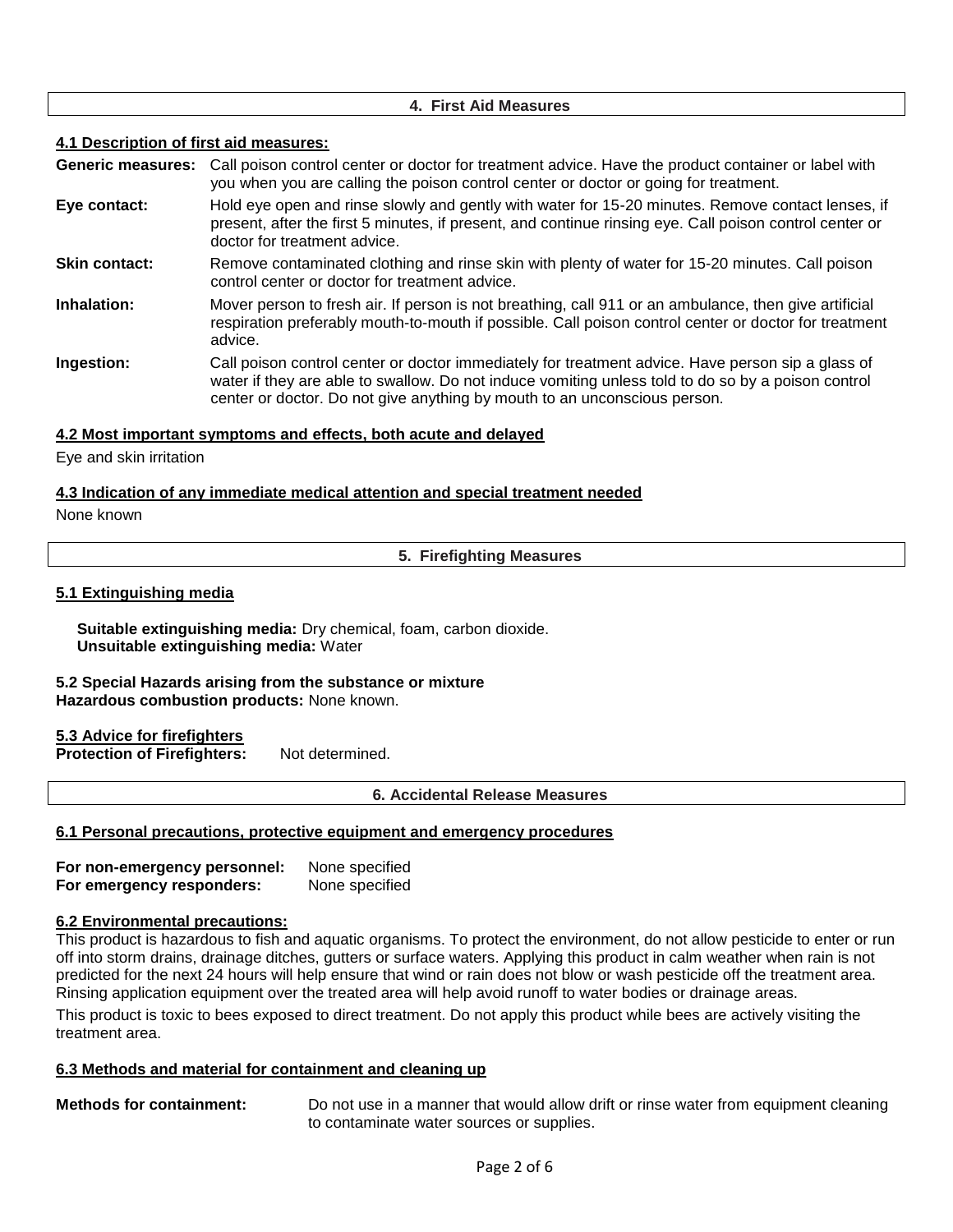**Other information:** None

# **6.4 Reference to other sections**

See Section 8 for occupational exposure limits and risk management measures Refer to Section 13 for disposal considerations.

# **7. Handling and storage**

# **7.1 Precautions for safe handling**

Avoid breathing spray mist. Avoid contact with skin, eyes, or clothing. Wash thoroughly with soap and water after handing and before eating, drinking, chewing gum or using tobacco or using toilet. Remove and wash contaminated clothing before reuse.

# **7.2 Conditions for safe storage, including any incompatibilities**

Keep in original container. Store in a dry place, away from directly sunlight, feed, or foodstuffs. Keep container tightly sealed when not in use. Do not store below 40ºF 4ºC). Do not store diluted solutions for later use.

# **7.3 Specific end use(s)**

Use only as specified on label.

# **8. Exposure controls/personal protection**

# **8.1 Control parameters**

| <u>o. I Control parameters</u>                  |                                                                                                                                                                                                                                                                                                                                                                                                                                                                                                                  |
|-------------------------------------------------|------------------------------------------------------------------------------------------------------------------------------------------------------------------------------------------------------------------------------------------------------------------------------------------------------------------------------------------------------------------------------------------------------------------------------------------------------------------------------------------------------------------|
| <b>OSHA Permissible Exposure Limits (PELs):</b> | Not determined                                                                                                                                                                                                                                                                                                                                                                                                                                                                                                   |
| <b>ACGIH Threshold Limit Values:</b>            | Not determined                                                                                                                                                                                                                                                                                                                                                                                                                                                                                                   |
| <b>Other Exposure Limits:</b>                   | Not determined                                                                                                                                                                                                                                                                                                                                                                                                                                                                                                   |
| <u>8.2 Exposure controls</u>                    |                                                                                                                                                                                                                                                                                                                                                                                                                                                                                                                  |
| <b>Engineering controls</b>                     | None specified                                                                                                                                                                                                                                                                                                                                                                                                                                                                                                   |
| Personal protective equipment                   |                                                                                                                                                                                                                                                                                                                                                                                                                                                                                                                  |
| <b>Eye/Face protection:</b>                     | Not specified                                                                                                                                                                                                                                                                                                                                                                                                                                                                                                    |
| <b>Skin protection:</b>                         | None specified                                                                                                                                                                                                                                                                                                                                                                                                                                                                                                   |
| Hand protection:                                | None specified                                                                                                                                                                                                                                                                                                                                                                                                                                                                                                   |
| <b>Body protection:</b>                         | None specified                                                                                                                                                                                                                                                                                                                                                                                                                                                                                                   |
| <b>Respiratory protection:</b>                  | None specified                                                                                                                                                                                                                                                                                                                                                                                                                                                                                                   |
| <b>Thermal hazards:</b>                         | None known                                                                                                                                                                                                                                                                                                                                                                                                                                                                                                       |
| <b>General hygiene considerations:</b>          | Avoid contact with skin, eyes, or clothing. Wash thoroughly with soap<br>and water after handling and before eating, drinking, chewing gum or<br>using tobacco. Remove and wash contaminated clothing before<br>reuse.                                                                                                                                                                                                                                                                                           |
| <b>Environmental exposure controls:</b>         | This product is toxic to fish and aquatic organisms. To protect the<br>environment, do not allow pesticide to enter or run off into storm<br>drains, drainage ditches, gutters or surface waters. Applying this<br>product in calm weather when rain is not predicted for the next 24<br>hours will help ensure that wind or rain does not blow or wash<br>pesticide off the treatment area. Rinsing application equipment over<br>the treated area will help avoid runoff to water bodies or drainage<br>areas. |
|                                                 | This product is toxic to bees exposed to direct treatment. Do not apply<br>this product while bees are actively visiting the treatment area.                                                                                                                                                                                                                                                                                                                                                                     |
|                                                 |                                                                                                                                                                                                                                                                                                                                                                                                                                                                                                                  |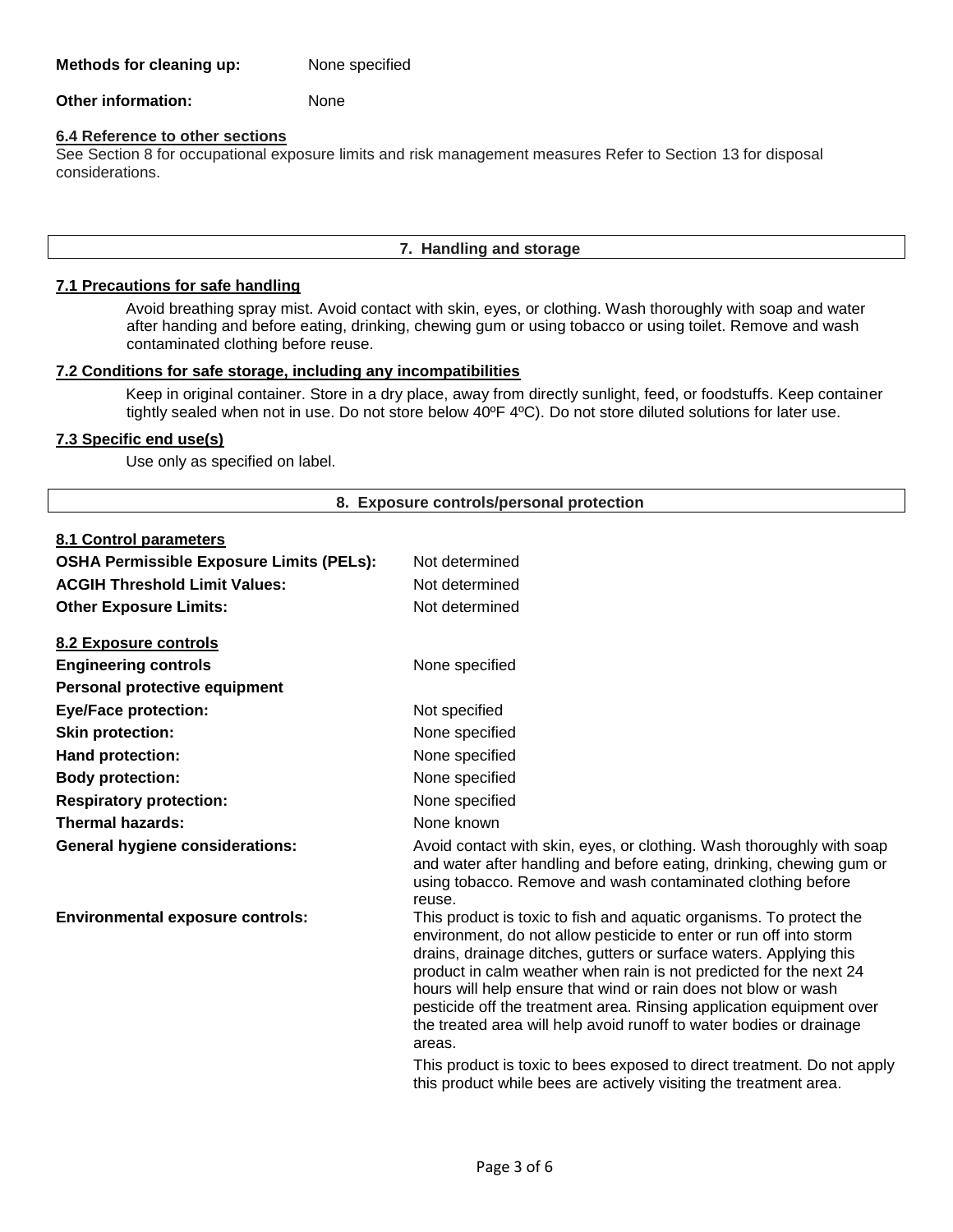# **9.1 Information on basic physical and chemical properties:**

| Appearance:                                        | Brown translucent liquid |
|----------------------------------------------------|--------------------------|
| Odor:                                              | Citrus/garlic            |
| Odor threshold:                                    | Not determined           |
| pH: 1% dilution                                    | 6.46-7.14                |
| <b>Melting point/freezing point:</b>               | 37°F (3°C)               |
| Initial boiling point:                             | $>275$ <sup>o</sup> F    |
| <b>Boiling range:</b>                              | Not determined           |
| <b>Flash point:</b>                                | 72°C (161°F)             |
| <b>Evaporation rate:</b>                           | Not determined           |
| Flammability (solid, gas):                         | Not determined           |
| Lower & Upper flammability                         |                          |
| limits:                                            | Not determined           |
| Vapor pressure:                                    | Not determined           |
| <b>Volatility by weight:</b>                       | 23.75%                   |
| Density:                                           | 7.606 $\pm$ 0.5 lb/gal   |
| Solubility:                                        | Not determined           |
| <b>Partition coefficient; n-Octanol/</b><br>Water: | Not determined           |
| <b>Autoignition temperature:</b>                   | Not determined           |
| <b>Decomposition temperature:</b>                  | Not determined           |
| <b>Viscosity:</b>                                  | Not determined           |
| <b>Explosive properties:</b>                       | None known               |
| <b>Oxidizing properties:</b>                       | None known               |
|                                                    |                          |

**9.2 Other Information:** Not available

| 10. Stability and reactivity            |                               |  |
|-----------------------------------------|-------------------------------|--|
| 10.1 Reactivity                         | None known                    |  |
| <b>10.2 Chemical stability</b>          | Stable                        |  |
| 10.3 Possibility of hazardous reactions | None known                    |  |
| <b>10.4 Conditions to avoid</b>         | Low temperatures, open flames |  |
| 10.5 Incompatible materials             | None known                    |  |
| 10.6 Hazardous decomposition products   | None known                    |  |

**11. Toxicological Information**

# **11.1 Information on toxicological effects**

# **Acute Toxicity**

Toxicological information on the substance or mixture

| $LD_{50}$ (oral):                 | >5000 mg/kg (study with product containing 90% neem oil)               |
|-----------------------------------|------------------------------------------------------------------------|
| $LD_{50}$ (dermal):               | >2000 mg/kg (study with product containing 90% neem oil)               |
| $LC_{50}$ (inhalation):           | >6.17 mg/L (study with product containing 90% neem oil)                |
| <b>Skin corrosion/irritation:</b> | Non-irritating. Toxicity Category IV                                   |
| Eye irritation:                   | Mildly irritating. Toxicity Category IV                                |
| <b>Respiratory or skin</b>        | Mild sensitizer (study conducted with product containing 90% neem oil) |
| sensitization:                    |                                                                        |

**Other information on adverse health effects:**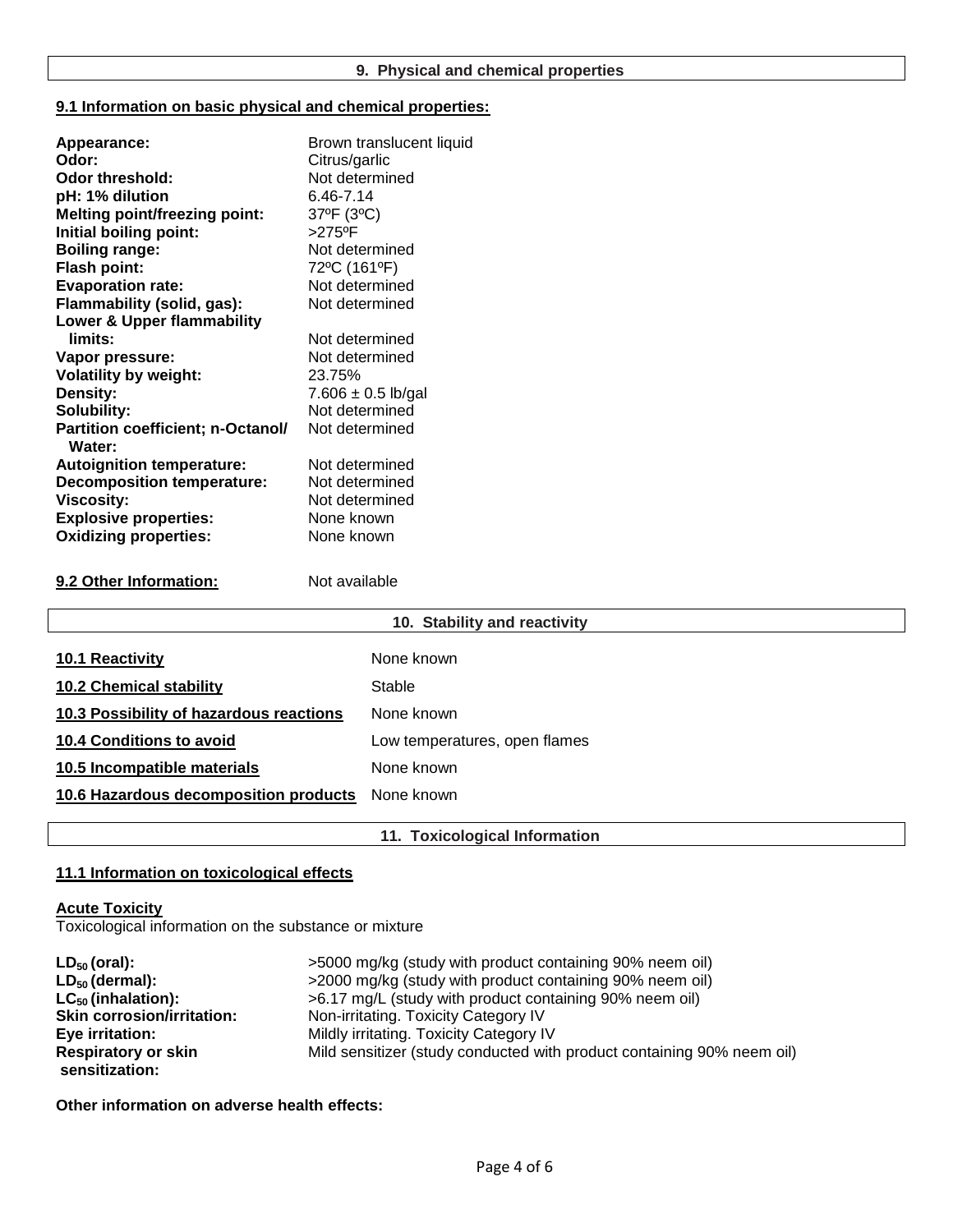# **11.2 Reference to other sections**

See Section 4 for symptoms and acute and delayed effects.

#### **12. Ecological Information**

# **12.1 Toxicity**

This product is toxic to fish and aquatic organisms, This product is toxic to bees when exposed to direct treatment.

| 12.2 Persistence and degradability                  | Neem oil degrades rapidly and does not persist in the environment.                                                             |  |
|-----------------------------------------------------|--------------------------------------------------------------------------------------------------------------------------------|--|
| 12.3 Bioaccumulative potential                      | Neem oil is not intended for use in aquatic environments. Appropriate cautions<br>are required for use around bodies of water. |  |
| 12.4 Mobility in soil<br>12.5 Other adverse effects | No data available.<br>No data available.                                                                                       |  |

#### **13. Disposal Considerations**

### **13.1 Waste treatment methods**

*Pesticide Storage:* Do not store diluted solutions for later use.

*Pesticide Disposal and Container Handling:* Nonrefillable container. Do not reuse or refill this container.

*- For container sizes less than 5 gallons-*

If empty: Place in trash or offer for recycling if available. If partly filled: Call your local solid waste agency for disposal instructions. Never place unused product down any indoor or outdoor drain.

# *-for containers greater than 5 gallons-*

Triple rinse as follows: Empty the remaining contents into application equipment or a mix tank. Fill the container  $\mathcal{U}_4$ full with water. Replace and tighten closures. Tip container on its side and roll it back and forth, ensuring at least one complete revolution, for 30 seconds. Stand the container on its end and tip back and forth several times. Turn the container over onto its other end and tip it back and forth several times. Empty the rinsate into application equipment or a mix tank or store rinsate for later use or disposal. Repeat this procedure two more times. Then offer for recycling, if available, or puncture and dispose of in a sanitary landfill, or by incineration, or if allowed by state and local authorities, by burning. If burned, stay out of smoke.

| <b>14. Transportation Information</b>                                                          |                |  |
|------------------------------------------------------------------------------------------------|----------------|--|
| 14.1 UN number                                                                                 | Not regulated  |  |
| 14.2 UN proper shipping name                                                                   | Not regulated  |  |
| 14.3 Transport hazard class(es)                                                                | Not regulated. |  |
| <b>14.4 Packing Group</b>                                                                      | Not regulated  |  |
| <b>14.5 Environmental hazards</b>                                                              | Not regulated  |  |
| 14.6 Special precautions for user Not regulated                                                |                |  |
| 14.7 Transport in bulk according to Annex II of MARPOL 73/78 and the IBC Code<br>Not regulated |                |  |